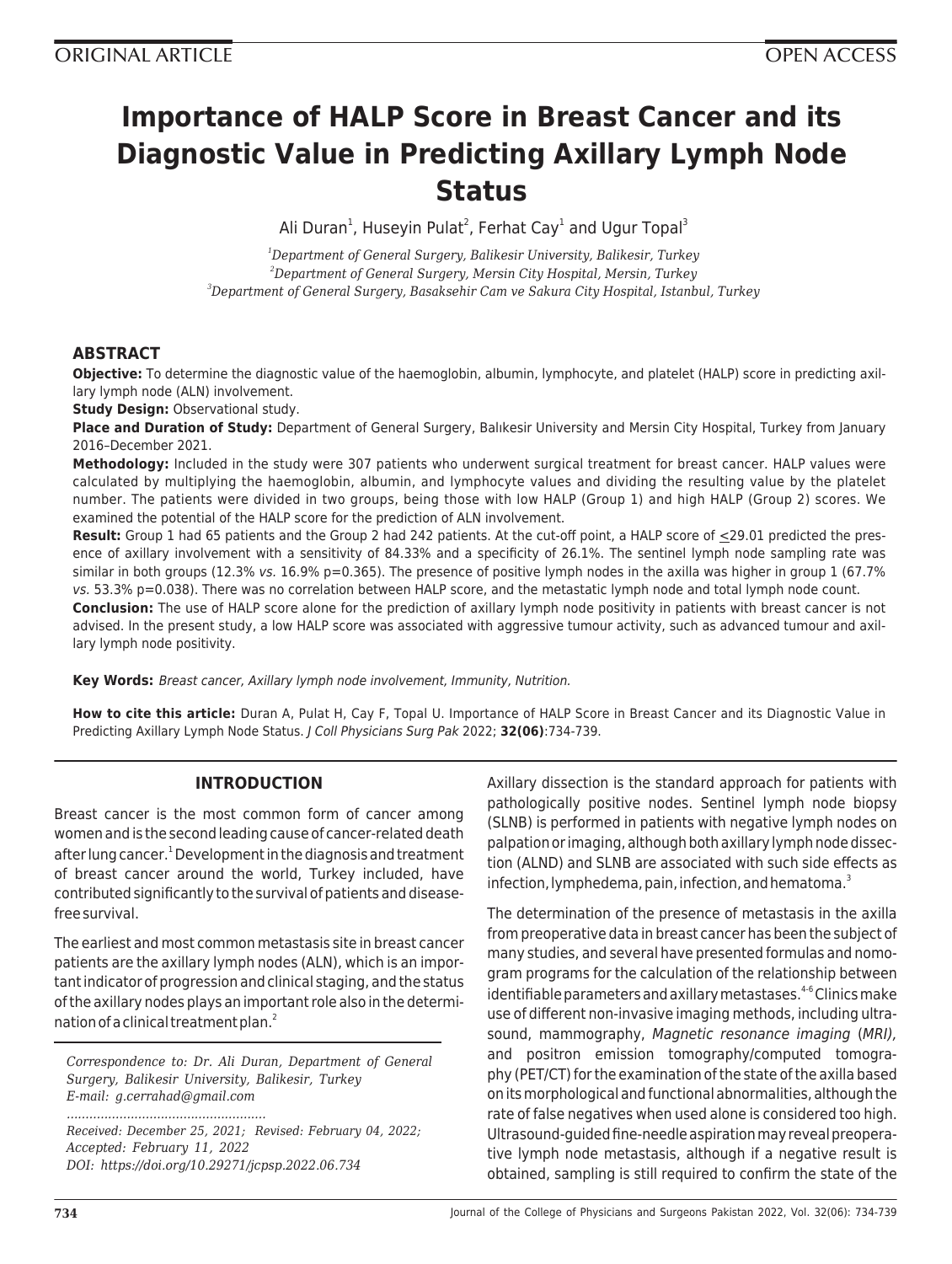$axilla.<sup>7,8</sup>$  There is, therefore, an urgent need for a non-invasive and less expensive approach to the prediction of the status of the axilla in breast cancer patients.

Inflammation and nutrition are important in the formation and progression of cancer. $9,10$  In recent studies, a new immune nutrition index called HALP has been developed that is calculated from haemoglobin, albumin, lymphocyte and platelet values. The condition of the patient's immune system and nutritional status, its prognostic importance, and its relationship with the postoperative period, have been shown in many types of cancer.11-13 The aim of the present study was to assess the diagnostic value of the HALP score for the prediction of ALN metastasis in breast cancer.

#### **METHODOLOGY**

Patients who had been diagnosed with breast cancer and had undergone surgery from January 2016 to December 2021 were included in this observational study. Permission for the study was granted by the Balıkesir University Faculty of Medicine Ethics Committee, dated and numbered 08.09.2021-2021/187. Patient data were obtained from the hospital automation system, the online database of the Ministry of Health (e-pulse), and the hospital archive files. Patients with missing follow-up data and male patients were excluded from the study.

The HALP index score is calculated using the formula: haemoglobin (g/L)  $\times$  albumin (g/L)  $\times$  lymphocytes (/L) / platelets (/L). Patient blood samples were taken at the time of admission for surgery, and the tumour types were determined according to World Health Organization criteria. Breast cancer was staged according to the 6th edition of the Cancer Staging Manual published by the American Cancer Joint Committee on Cancer.<sup>14</sup> Treatment decisions were made by a multidisciplinary team of surgeons, oncologists and radiation oncologists specialized in breast cancer. Neoadjuvant therapy was administered to patients with locally advanced tumours. The choice of total mastectomy or breast-conserving surgery was made based on tumour size, the multifocality and multicentricity of the tumour, and patient preference. The expression of the oestrogen receptor (ER) and progesterone receptor (PR) was determined through immunohistochemistry. Human epidermal growth factor receptor 2 (HER2) expression was determined based on immunohistochemistry or fluorescent in situ hybridization (FISH), depending on the case.

Cut-off values garnered from Receiver operating characteristic (ROC) curves were analysed. The patients who were included in the study were divided into two groups as Group 1 (low-HALP score) and Group 2 (high-HALP score), depending on the defined cut-off value. The demographic characteristics of the patients, hemogram findings, carbohydrate antigen 15-3 (CA15-3) levels, menstrual pattern, menopausal status, history of oral contraceptive use, number of children, breastfeeding status, family history of cancer, pathological diagnosis, neoadjuvant treatment status, sentinel lymph node sampling, T stage, the number of metastatic and total lymph nodes, ER (%), PR (%), CERBB2, Ki-67 (%), and the surgical and oncological treatment applied to the

patients in the postoperative period were compared. In addition, the HALP score at the determined cut-off value predicting an axillary positive lymph node was examined.

IBM SPSS Statistics (Version 23.0. Armonk, NY: IBM Corp.) was used for the statistical analysis of the data. Categorical variables were expressed as numbers and percentages, while continuous data with abnormal distribution were expressed as mean and standard deviation, and data without normal distribution were expressed as minimum-maximum values. A Shapiro-Wilk test was used to determine whether the data were normally distributed, and a Chi-square test and Fisher's exact test were applied for the comparison of categorical variables. An Independent Student's t-test was used for the comparison of groups with normal distribution, and a Mann-Whitney U-test for the comparison of groups without normal distribution. The sensitivity and specificity of the HALP score were calculated based on the axillary lymph node positivity of the patients. The cut-off value was determined from the area under the ROC curve. A Spearman correlation test was used to determine the relationship between lymph node count and HALP score. Statistical significance was accepted as <0.05 in all tests.

#### **RESULTS**

A ROC curve was drawn to establish a cut-off HALP score and yielded an area under the curve of 52.5% (p=0.457). At the cutoff point, a HALP score of <29.01 predicted the presence of axillary involvement with a sensitivity of 84.33% and specificity of 26.1%. The ROC analysis is presented in Figure 1.



**Figure 1: Receiver operating characteristic curve analysis of the HALP score for lymph positive.**

Group 1 included 65 patients and Group 2 included 242 patients with a mean age of 56.3 and 58.5 (p=0.204), respectively. Menopausal status (p=0.517). Smoking was more common in Group 1 (72.3% vs 59.5% p=0.039), and the Hgb value (12 vs. 13.2 p<0.001), Lymphocyte count (1.51 vs. 2.18 p<0.001) and albumin value (4.37 vs. 4.42  $p=0.016$ ) were lower in Group 1 (Table I).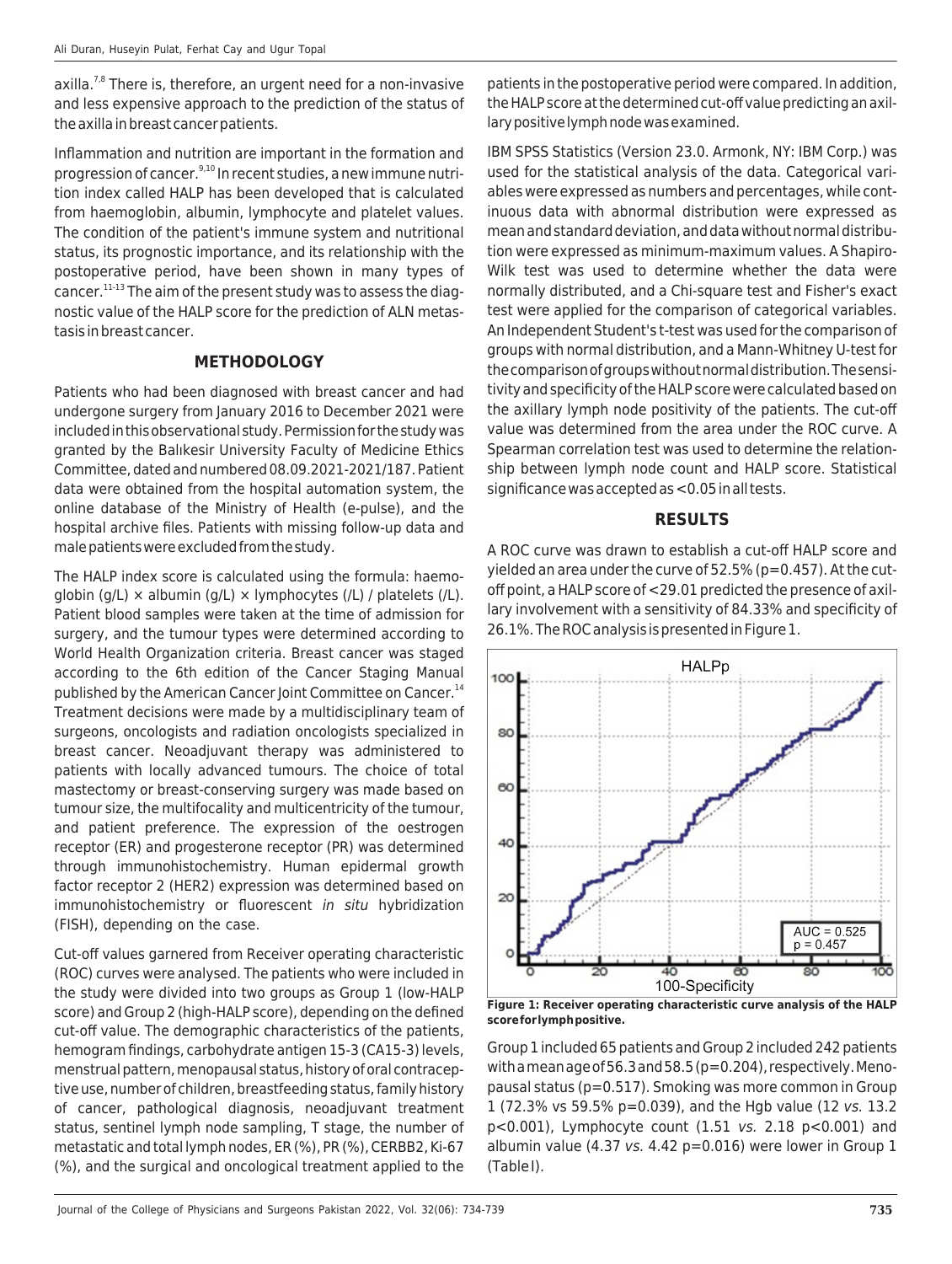#### **Table I: Demographic data and clinical background.**

|                              | Group 1           | Group 2           |                        |
|------------------------------|-------------------|-------------------|------------------------|
|                              | Low               | High              | p-value                |
|                              | 65 $(%)$          | 242 (%)           |                        |
| Age                          | $56.3 \pm 12.6$   | $58.5 \pm 12.5$   | $0.204^{\circ}$        |
| OCU (months)                 | $6(0-36)$         | $5(0-36)$         | $0.625^{b}$            |
| Menstrual regularity         |                   |                   |                        |
| Regular                      | 14 (60.9)         | 39 (49.4)         | $0.331$ <sup>c</sup>   |
| Irregular                    | 9(39.1)           | 40 (50.6)         |                        |
| Menopause status             |                   |                   |                        |
| Negative                     | 24 (36.9)         | 79 (32.6)         | 0.517c                 |
| Positive                     | 41(63.1)          | 163 (67.4)        |                        |
| Cigarette smoking            | 47 (72.3)         | 144 (59.5)        | $0.039**$ <sup>c</sup> |
| Childbirth                   | 56 (86.2)         | 199 (82.2)        | 0.454c                 |
| Number of children           | $3(1-6)$          | $3(1-6)$          | $0.387^{b}$            |
| Presence of breastfeeding    | 56 (86.2)         | 199 (82.2)        | 0.454c                 |
| Breastfeeding status (years) | $4(1-10)$         | $4(1-12)$         | $0.534^{b}$            |
| Family history of malignancy | 18 (27.7)         | 64 (26.4)         | $0.840^{\circ}$        |
| Haemoglobin (gr/dl)          | $12(2.3-14.5)$    | 13.2 (9.2-15.9)   | $< 0.001^{\circ}$ .**  |
| Platelet counts (mm3 /L)     | 319 (58-724)      | 270.5 (24-651)    | $< 0.001^{\circ}$ .**  |
| Neutrophils counts (mm3 /L)  | 4.27 (0.07-375)   | $4.39(1.6-10.06)$ | 0.999 <sup>b</sup>     |
| Lymphocytes counts (mm3 /L)  | $1.51(0-4.49)$    | $2.18(1.19-4.61)$ | ${<}0.001^{\circ}$ .** |
| Monocytes counts (mm3 /L)    | $0.34(0.09-1.98)$ | $0.36(0.08-1.62)$ | $0.086^{b}$            |
| Albumin (gr/dl)              | 4.37 (0.28-4.8)   | 4.42 (2.5-17)     | $0.016^{\circ}$ .*     |
| ESR (mm/h)                   | $29(6-100)$       | $25(2-68)$        | $0.022^{b.*}$          |
| CA15.3 (U/ml)                | 13.1 (2.4-1917.8) | 13.55 (1.8-314.6) | $0.641^{b}$            |

OCU oral contraceptive use ESR Erythrocyte sedimentation rate \*p<0.05, \*\*p<0.001, a: Independent Student t-test=mean±SD, b Mann-Whitney U-test: Med (Min-Maks), c Chi-Square Test and Fisher's Exact Test = n (%).

#### **Table II: Tumour characteristics.**

|                                     | Group 1   | Group 2    |                        |
|-------------------------------------|-----------|------------|------------------------|
|                                     | Low       | High       | <i>p</i> -value        |
|                                     | 65 (%)    | 242 (%)    |                        |
| <b>Biopsy</b>                       |           |            |                        |
| Excision                            | 3(4.6)    | 18 (7.4)   | 0.630 <sup>c</sup>     |
| Incisional                          |           | 1(0.4)     |                        |
| Tru-cut                             | 62 (95.4) | 223 (92.1) |                        |
| Clinical stage                      |           |            |                        |
| Early                               | 30(46.2)  | 149 (61.6) | $0.025**$ <sup>c</sup> |
| Local, Advanced                     | 35 (53.8) | 93 (38.4)  |                        |
| Neoadjuvant therapy                 | 13(20)    | 39(16.1)   | 0.459c                 |
| Tumour diameter in radiology        | $3(2-18)$ | $3(1-15)$  | $0.182^{b}$            |
| Surgical intervention performed     |           |            |                        |
| Mastectomy                          |           | 4(1.7)     |                        |
| Mastectomy+SLNB                     | 2(3.1)    | 19(7.9)    |                        |
| Mastectomy+SLNB+axillary dissection | 3(4.6)    | 11(4.5)    | <b>NA</b>              |
| <b>BCS</b>                          |           | 3(1.2)     |                        |
| BCS+axillary dissection             | 1(1.5)    | 13(5.3)    |                        |
| BCS+SLNB                            | 2(3.1)    | 9(3.7)     |                        |
| BCS+SLNB+axillary dissection        | 1(1.5)    | 2(0.8)     |                        |
| <b>MRM</b>                          | 56 (86.2) | 181 (74.8) |                        |

SLNB: Sentinel lymph node biopsy, BCS: Breast-conserving surgery, MRM: Modified radical mastectomy \*p<0.05, \*\*p<0.001, b Mann-Whitney U-test: Med (Min-Maks), c Chi-square Test and Fisher's Exact Test =  $n$  (%).

The patients in Group 1 were more frequently at a locally advanced stage (53.8% vs. 38.4% p=0.025). The recorded radiological tumour diameters and biopsy types were similar between the groups. The most common surgical procedure was Modified radical mastectomy in both groups (86.2% vs. 74.8.6 NA), as shown in Table II.

The SLNB rate was similar between the groups (12.3% vs. 16.9% p=0.365). The presence of positive axillary lymph

nodes was more common in Group 1 (67.7% vs. 53.3% p=0.038). The total number of lymph nodes dissected was higher in Group  $1$  (20 vs. 17.5  $p=0.015$ ). The most common pathological type in both groups was invasive ductal carcinoma (72.3% vs. 73.6% NA). The pathological stage and immunohistochemical receptor status of the tumour in the two groups were similar. Data are presented in Table III.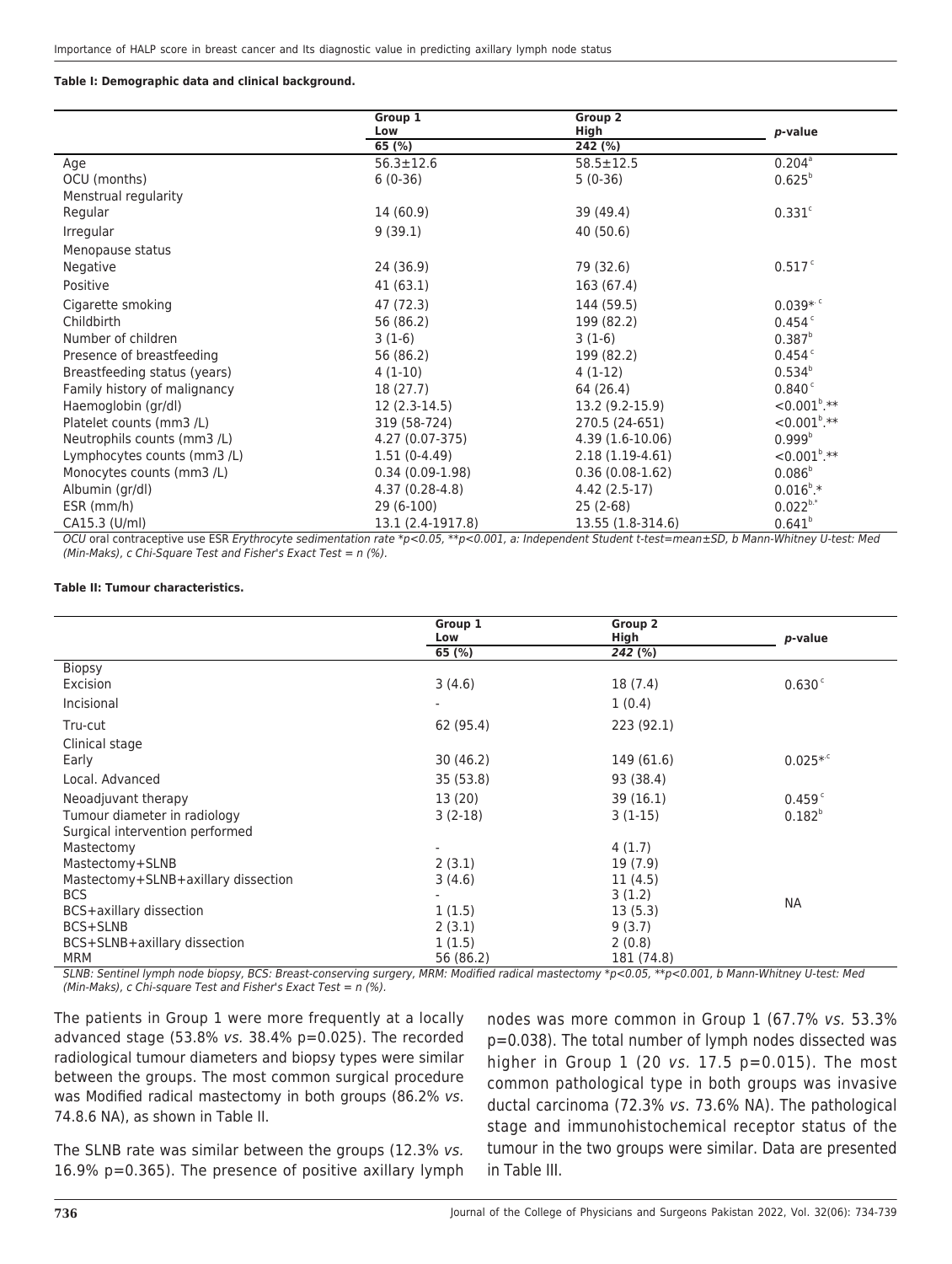#### **Table III: Pathological Outcomes.**

|                                                         | Group 1<br>Low | Group <sub>2</sub><br>High | p-value            |
|---------------------------------------------------------|----------------|----------------------------|--------------------|
|                                                         | 65(%)          | 242 (%)                    |                    |
| <b>SLNB</b>                                             | 8(12.3)        | 41 (16.9)                  | 0.365c             |
| T Stage                                                 |                |                            |                    |
| T0                                                      |                | 3(1.2)                     | 0.251c             |
| T1                                                      | 15(23.1)       | 67 (27.7)                  |                    |
| T <sub>2</sub>                                          | 35 (53.8)      | 138 (57)                   |                    |
| T3                                                      | 10(15.4)       | 18 (7.4)                   |                    |
| T <sub>4</sub>                                          | 5(7.7)         | 12(5)                      |                    |
| Tis                                                     |                | 4(1.7)                     |                    |
| Presence of axillary lymph nodes                        | 44 (67.7)      | 129 (53.3)                 | $0.038**c$         |
| CERB B2 category                                        |                |                            |                    |
| 0                                                       | 52 (80)        | 179 (74)                   | 0.230c             |
| 1                                                       | 7(10.8)        | 17(7)                      |                    |
| 2                                                       | 2(3.1)         | 10(4.1)                    |                    |
| 3                                                       | 4(6.2)         | 36 (14.9)                  |                    |
| Pathologic stage                                        |                |                            |                    |
| 0                                                       |                | 5(2.1)                     | 0.256              |
| 1A                                                      | 8(12.3)        | 44 (18.2)                  |                    |
| 2A                                                      | 15 (23.1)      | 78 (32.2)                  |                    |
| 2B                                                      | 16 (24.6)      | 47 (19.4)                  |                    |
| 3A                                                      | 13 (20)        | 40 (16.5)                  |                    |
| 3B                                                      | 4(6.2)         | 7(2.9)                     |                    |
| 3C                                                      | 9(13.8)        | 21(8.7)                    |                    |
| The number of Metastatic lymph node                     | $4(1-30)$      | $3(1-34)$                  | $0.513^{b}$        |
| Total number of lymph nodes                             | $20(1-49)$     | $17.5(1-50)$               | $0.015^{\circ}$ .* |
| ER (%)                                                  | $90(0-100)$    | 80 (0-100)                 | $0.239^{b}$        |
| PR (%)                                                  | $30(0-100)$    | 40 (0-100)                 | $0.297^{b}$        |
| Ki 67 (%)                                               | $10(1-80)$     | $10(0-95)$                 | $0.944^{b}$        |
| Pathological Diagnosis                                  |                |                            |                    |
| Adenoid cystic Carcinoma                                |                | 1(0.4)                     |                    |
| Apocrin                                                 |                | 1(0.4)                     |                    |
| Ductal carcinoma in situ                                |                | 4(1.7)                     |                    |
| Invasive ductal carcinoma<br>Invasive lobuler carcinoma | 47 (72.3)      | 178 (73.6)                 |                    |
| Invasive lobuler carcinoma + paget disease              | 5(7.7)         | 15(6.2)<br>1(0.4)          |                    |
| Medullary carcinoma                                     | 1(1.5)         | 11(4.5)                    |                    |
| Metaplastic carcinoma                                   | 1(1.5)         | 2(0.8)                     | NA <sup>c</sup>    |
| Mixed carcinoma                                         | 7(10.8)        | 16(6.6)                    |                    |
| Mucinous carcinoma                                      | 2(3.1)         | 9(3.7)                     |                    |
| Mucinous carcinoma (colloid. clear)                     |                | 1(0.4)                     |                    |
| Mucinous carcinoma and neuroendocrine                   | 1(1.5)         |                            |                    |
| Neuro-endocrine                                         |                | 1(0.4)                     |                    |
| Squamous cell carcinoma<br>Solid papillary carcinoma    | 1(1.5)         | 1(0.4)<br>1(0.4)           |                    |
| Post-op treatment                                       |                |                            |                    |
| Hormonal therapy                                        | 5(7.7)         | 35(14.5)                   |                    |
| Hormonal therapy +Radiotherapy                          |                | 2(0.8)                     |                    |
| Chemoradiotherapy                                       | 52 (80)        | 152 (62.8)                 | 0.072              |
| Chemotherapy                                            | 8(12.3)        | 53 (21.9)                  |                    |

SLNB Sentinel lymph node biopsy \*p<0.05, \*\*p<0.001b: Mann-Whitney U-test: Med (Min-Maks), c Chi-Square Test and Fisher's Exact Test = n (%).

No correlation was identified between HALP score, and metastatic lymph node and total lymph node counts (r=0.051; p=0.504 and r=0.056; p=0.333 respectively).

#### **DISCUSSION**

The present study, examining the accuracy of the HALP score,

calculated in the preoperative period, on the prediction of axillary node positivity in breast cancer, calculated the sensitivity of the HALP score to be 84% and the specificity to be 26%. Axillary node positivity was found to be higher in the low HALP score group, in which smoking was more common and sedimentation was higher. An analysis of the advanced and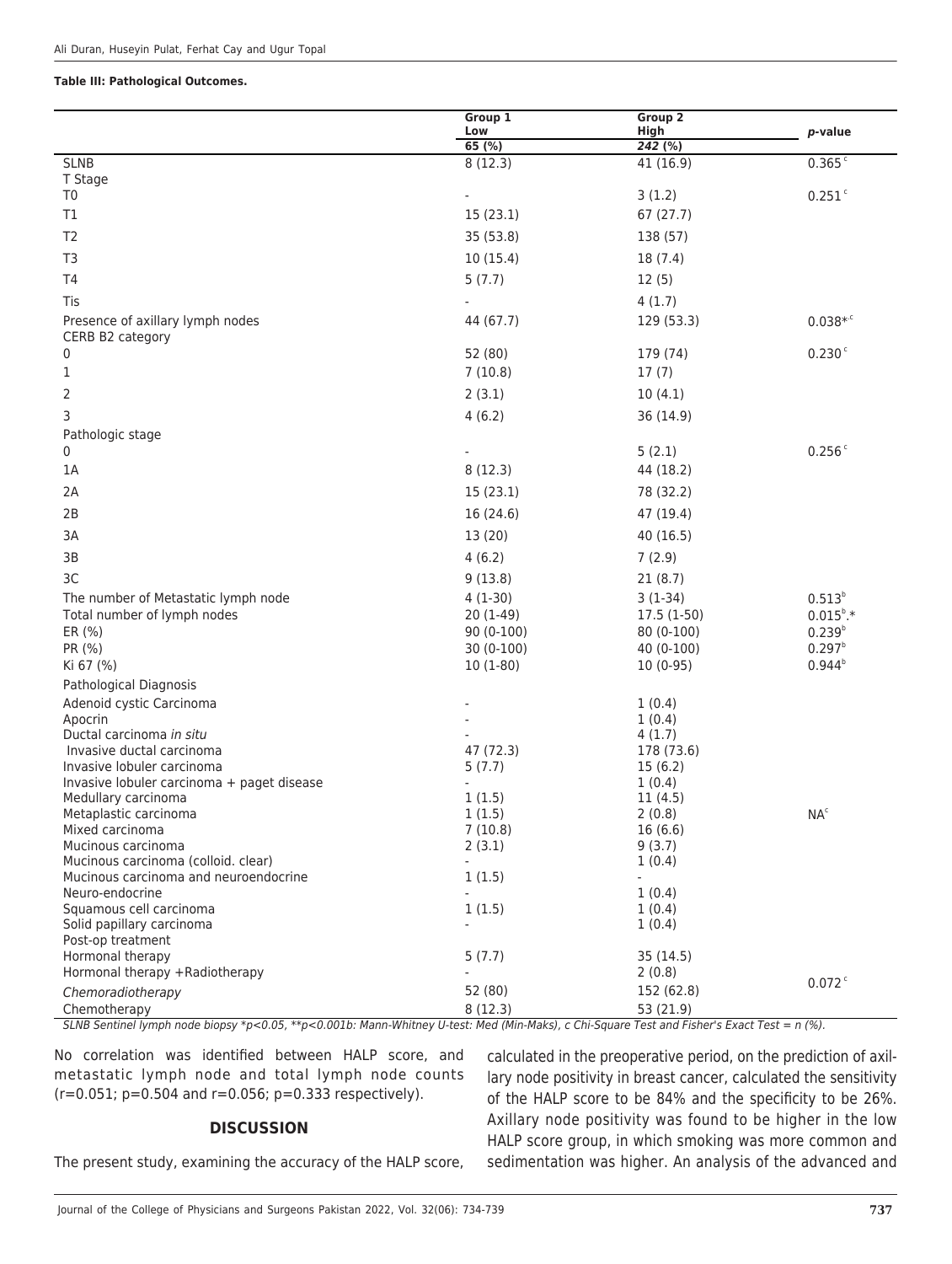early stage cancer types in the sample revealed a low HALP score to be associated with advanced-stage tumours.

Axillary lymph node involvement is the leading prognostic marker of disease-free and overall survival in breast cancer.15,16 Consequently, interventions of the axilla in the surgical treatment of breast cancer continues to be a leading area of interest in clinical and surgical oncology.

There are proven factors to be effective in the prediction of axillary node status. These include serum miRNA profile, tumour-infiltrating lymphocyte (TIL) within the tumour microenvironment and new markers such as CXCR4  $level,$ <sup>6,17,18</sup> as well as mammography, ultrasound, dynamic contrast (DCE)-MR, Doppler and ultrasound combined with computed tomography-based radiomic nomograms with varying sensitivity specificities.<sup>19-21</sup> In addition, such immune composite indices as Neutrophil/lymphocyte ratio have also been shown to be associated with lymph node metastasis. $^{22}$ There are a number of newly identified biomarkers that are still in the experimental stage and are currently not cost effective. Although radiology-based methods show relatively high sensitivity and specificity, they require the patient to receive additional radiation and contrast material, and accurate results cannot always be obtained with imaging.

The immune and nutritional statuses of patients can be evaluated from simple and reproducible parameters obtained from the blood. The predictive power of the HALP score has proven to be insufficient, although it provides a rational basis for the composite index in the present study, in which the role of the immune system in cancer progression is evaluated, as well as the relationship between nutritional status and cancer.

In the prognosis of colorectal cancers, a low HALP score has been found to be associated with a high mortality rate in literature. Furthermore, 5-year survival in these patients is low.<sup>23</sup> In the study by Yalay et al., although no relationship was identified between HALP score and the prognosis of gastric cancer, it was found to be associated with positive lymph nodes and poor clinicopathological features.<sup>24</sup> Arıkan et al. reported that in addition to the prognostic importance of the HALP score in pancreatic cancer, it was also able to predict the development of 73% (55.6–87.1) of pancreatic fistulas with a 62.11% (51.6-71.9) specificity (95%CI) and sensitivity (95%CI, AUC= 0.666,  $p=0.002$ ).<sup>11</sup> The evidence provided by the HALP score and the different tumours to which it is applied in studies are increasing, and its prognostic importance has become worthy of note, especially in gastrointestinal system and genitourinary cancers.<sup>11,13,23,25</sup> This can be attributed to the fact that nutrition affects this organ system in particular, while its diagnostic and prognostic value in solid tumours, on the other hand, is limited, and has yet to be demonstrated.

The limited variety of operations and the retrospective

design of the study are the main limitations of the present study. That said, the authors believe that the study contributes to literature as the first to evaluate the relationship between HALP score and breast cancer. Multicenter studies involving similar patient subgroups will need to be applied to contribute to filling this gap in literature. The available data are insufficient for an assessment of the diagnostic value of the HALP score.

### **CONCLUSION**

HALP score – an immunonutritional composite index was shown to be unable to predict axillary lymph node positivity in breast cancer. This result may be attributed to the large cohort of patients who were managed differently in our study. In this study of a large patient cohort, a low HALP score was found to be associated with aggressive tumour activity, such as advanced tumour and axillary lymph node positivity.

#### **ETHICAL APPROVAL:**

The study was approved by Balıkesir University's Non-Invasive Clinical Research Ethics Committee (approval No. 2021/187, date: 08.09.2021).

#### **PATIENTS' CONSENT:**

Given the retrospective archive search approach in the study, informed consent was not obtained from the patients.

#### **COMPETING INTEREST:**

The authors declared no competing interest.

#### **AUTHORS' CONTRIBUTIONS:**

AD: Wrote the paper, data acquisition and analysis, interpretation, critical revision, drafting, final approval. HP, FC: Conception and design, ınterpretation, final approval. UT: Wrote the paper ,critical revision, final approval. All authors approved the final version of the manuscript to be published.

#### **REFERENCES**

- 1. Estimated age-standardised incidence and mortality rates (World) in 2018, worldwide, both sexes, all ages, Globocan 2018. doi: 10.1053/j.gastro.2020.10.007
- 2. He M, Zhang JX, Jiang YZ, Chen YL, Yang HY, Tang LC, et al. The lymph node ratio as an independent prognostic factor for node-positive triple-negative breast cancer. Oncotarget 2017; 8(27):44870-80. doi: 10.18632/oncotarget.17413.
- 3. Wernicke AG, Goodman RL, Turner BC, Komarnicky LT, Curran WJ, Christos PJ, et al. A 10-year follow-up of treatment outcomes in patients with early stage breast cancer and clinically negative axillary nodes treated with tangential breast irradiation following sentinel lymph node dissection ornaxillary clearance. Breast Cancer Res Treat 2011; 125(3):893-902. doi: 10.1007/s10549-010-1167-6.
- 4. Han L, Zhu Y, Liu Z, Yu T, He C, Jiang W, et al. Radiomic nomogram for prediction of axillary lymph node metastasis in breast cancer. Eur Radiol 2019; 29:3820-9. doi: 10.1007/s00330-018-5981-2.